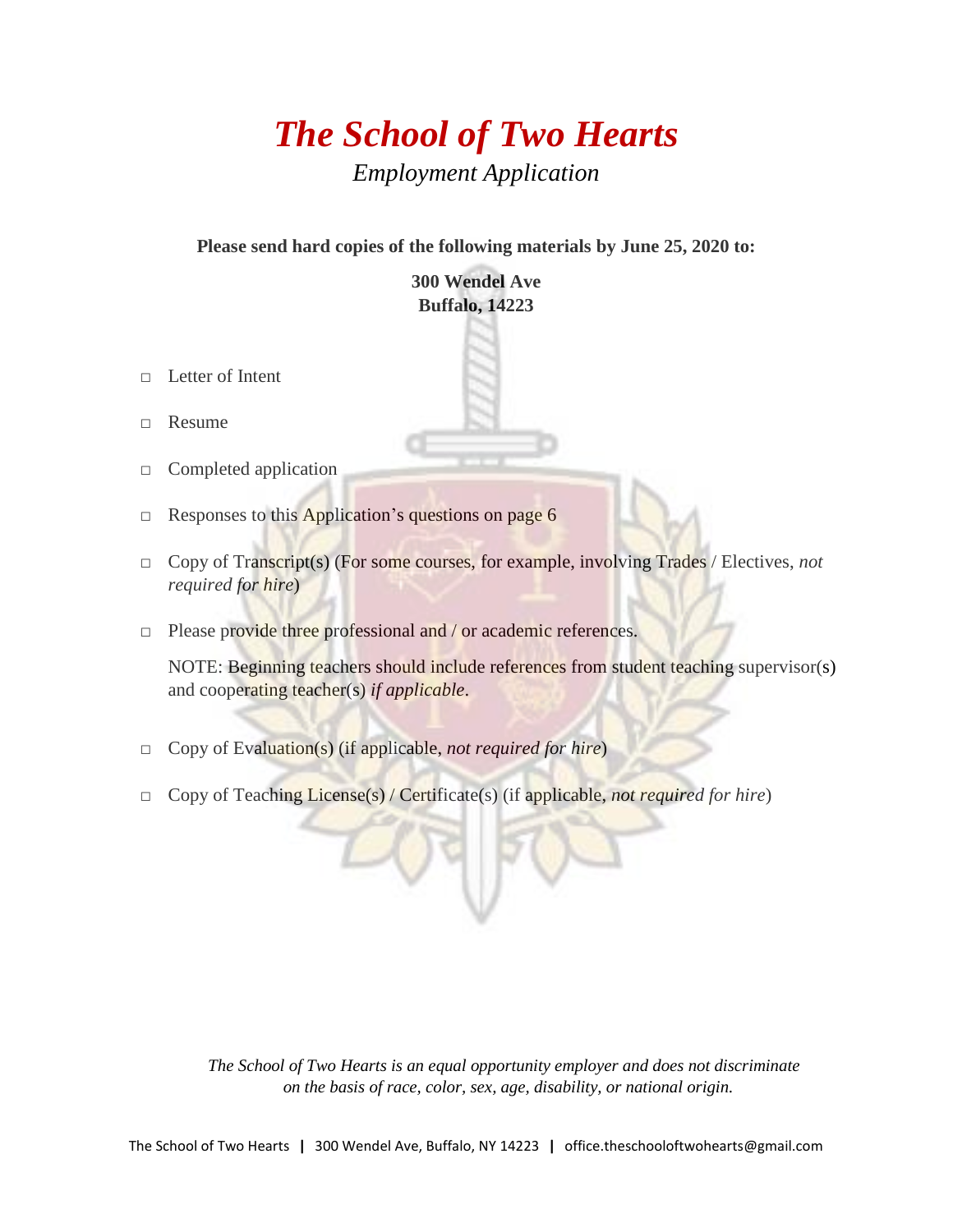

# **Personal Information**

| First                                                                             | Middle                        | Last         |          |  |
|-----------------------------------------------------------------------------------|-------------------------------|--------------|----------|--|
|                                                                                   |                               |              |          |  |
| <b>Street</b>                                                                     | City                          | <b>State</b> | Zip Code |  |
|                                                                                   |                               |              |          |  |
|                                                                                   |                               |              |          |  |
|                                                                                   |                               |              |          |  |
| <b>Position Preference</b> (please check all that apply)                          |                               |              |          |  |
| Part Time                                                                         | Full Time                     |              |          |  |
| Elementary, K-6                                                                   | <b>Elementary SUBSTITUTE</b>  |              |          |  |
| Secondary, 7-12*                                                                  | <b>High School SUBSTITUTE</b> |              |          |  |
| *(Grades 7-8 are elementary but teachers may teach some classes at the HS level.) |                               |              |          |  |

Other Position: \_\_\_\_\_\_\_\_\_\_\_\_\_\_\_\_\_\_\_\_\_\_\_\_\_\_\_\_\_\_\_\_\_\_\_\_\_\_\_\_\_

### **Educational Experience**

| Name of College / Univ. | <b>State</b> | $Field(s)$ of | Degree | Date(s) of Attendance |    | <b>GPA</b> |
|-------------------------|--------------|---------------|--------|-----------------------|----|------------|
|                         |              | Study         |        | From                  | To |            |
|                         |              |               |        |                       |    |            |
|                         |              |               |        |                       |    |            |
|                         |              |               |        |                       |    |            |
|                         |              |               |        |                       |    |            |
|                         |              |               |        |                       |    |            |
|                         |              |               |        |                       |    |            |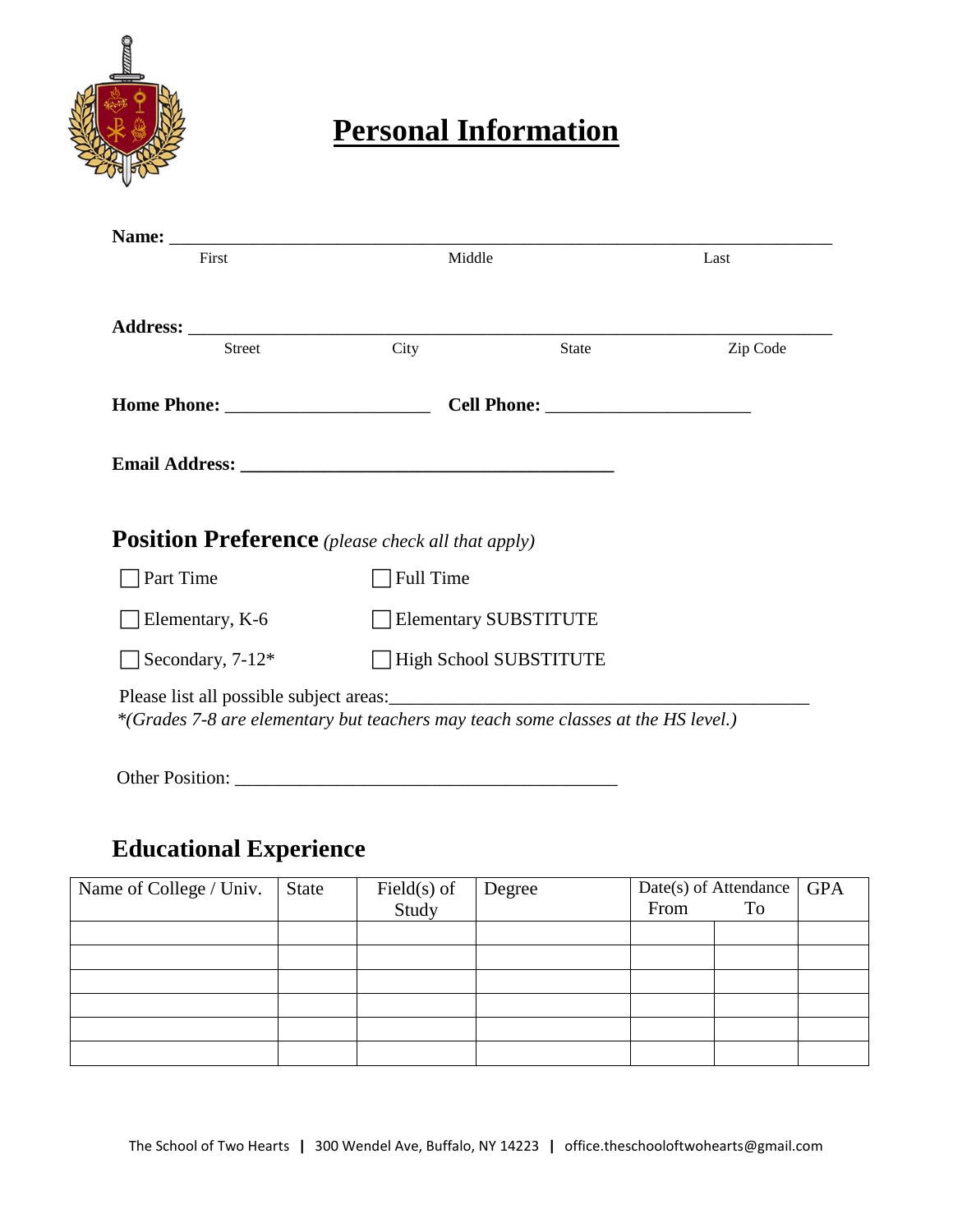

## **Experience**

#### **Student Teaching Experience** *(if applicable)*

|  | Grade / Subject: Date From: Date To: Date To: |  |  |  |  |  |
|--|-----------------------------------------------|--|--|--|--|--|
|  |                                               |  |  |  |  |  |

\_\_\_\_\_\_\_\_\_\_\_\_\_\_\_\_\_\_\_\_\_\_\_\_\_\_\_\_\_\_\_\_\_\_\_\_\_\_\_\_\_\_\_\_\_\_\_\_\_\_\_\_\_\_\_\_\_\_\_\_\_\_\_\_\_\_\_\_\_\_\_\_\_\_\_\_\_\_

### **Teaching Experience**

| Name of School / Organization | Position(s) | Total | Date(s) of Attendance |    | Supervisor       |
|-------------------------------|-------------|-------|-----------------------|----|------------------|
|                               |             | Years | From                  | To | (name / phone #) |
|                               |             |       |                       |    |                  |
|                               |             |       |                       |    |                  |
|                               |             |       |                       |    |                  |
|                               |             |       |                       |    |                  |
|                               |             |       |                       |    |                  |

#### **Non-Teaching / Relevant Experience,** *including Volunteer / Military (if not on Resume)*

| Name of      | City/  | <b>State</b> | Type of Work | Date(s) of Attendance |    | Supervisor       |
|--------------|--------|--------------|--------------|-----------------------|----|------------------|
| Organization | County |              |              | From                  | To | (name / phone #) |
|              |        |              |              |                       |    |                  |
|              |        |              |              |                       |    |                  |
|              |        |              |              |                       |    |                  |
|              |        |              |              |                       |    |                  |
|              |        |              |              |                       |    |                  |

### **Licensure / Certification** (*not required for hire)* Do you hold a New York State Teaching License?  $\Box$  Yes  $\Box$  NO  $\Box$  Pending Do you hold a valid teaching certificate in another state?  $\Box$  Yes  $\Box$  NO  $\Box$  Pending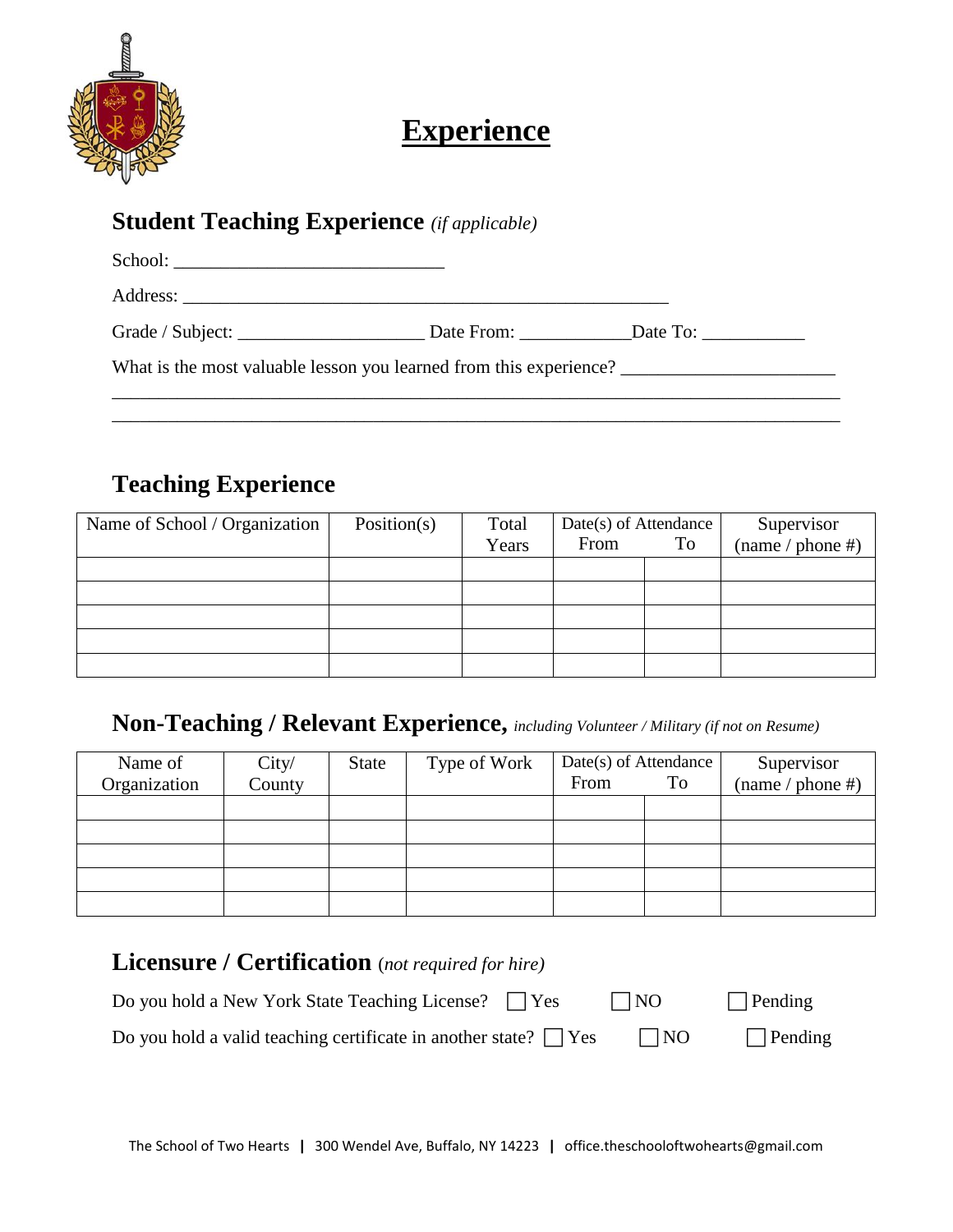

# **Background Information**

*If you answer yes to any of the following questions, please include an explanation on a separate sheet of paper.*

| $\overline{\rm{N}}$<br>Yes | Have you ever been suspended, dismissed, fired, or discharged from<br>employment?                                                                                                                               |
|----------------------------|-----------------------------------------------------------------------------------------------------------------------------------------------------------------------------------------------------------------|
| $Yes \Box NO$              | Have you ever had a teaching certificate suspended or revoked?                                                                                                                                                  |
| $\bigcap$ Yes $\bigcap$ NO | Have you ever been placed on an Action Plan?                                                                                                                                                                    |
| $Yes \Box NO$              | Have you ever received a below standard rating? (If you answered YES, include a<br>copy of your last two evaluations.)                                                                                          |
| $\Box$ Yes $\Box$ NO       | Have you ever been asked to resign from a position of employment?                                                                                                                                               |
| $Yes \Box NO$              | Have you ever been convicted of any violation of the law?                                                                                                                                                       |
| $\Box$ Yes $\Box$ NO       | Have you ever been convicted of a felony?                                                                                                                                                                       |
| $\Box$ Yes $\Box$ NO       | Have you ever been the subject of investigation for sexual misconduct?                                                                                                                                          |
| $\Box$ Yes $\Box$ NO       | Are any criminal charges or proceedings pending against you?                                                                                                                                                    |
| $\Box$ Yes $\Box$ NO       | Are you legally authorized to work in the United States?                                                                                                                                                        |
| $Yes \Box NO$              | If you served in the US Armed Forces, did you receive a dishonorable<br>discharge? (A dishonorable discharge is not an absolute bar to employment; other<br>factors will affect the final employment decision.) |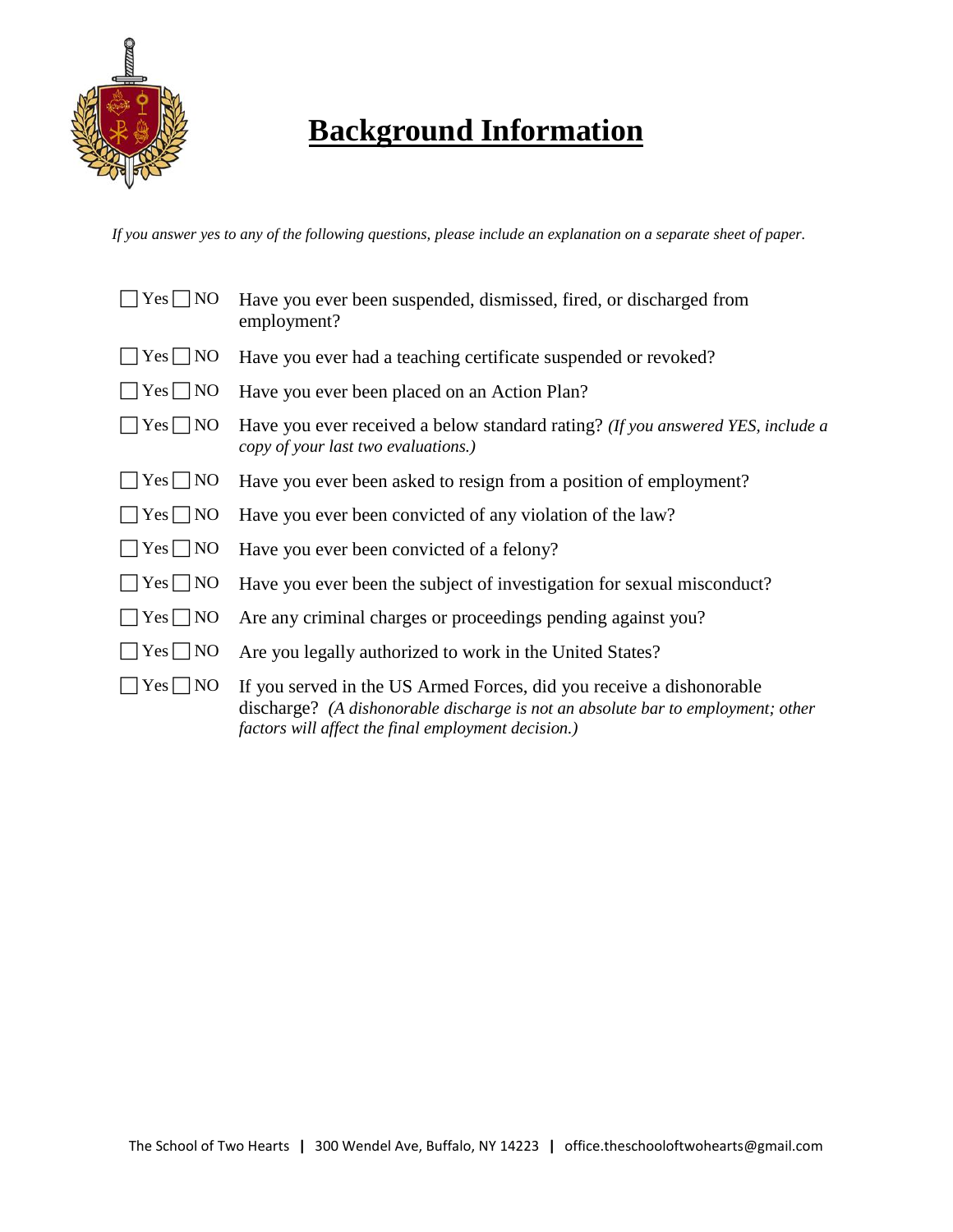

### **Additional Questions**

*Please answer the following on a separate piece of paper.*

- 1. Why do you want to teach at *The School of Two Hearts*?
- 2. Describe how your faith influences your life.
- 3. Describe an actual (or possible) scenario in which a student(s) exhibited inappropriate behavior and how you addressed it (or how you would address it).
- 4. Teachers impact their students in a variety of ways. Describe your anticipated impact on our students if you were to teach at *The School of Two Hearts*.

I have read the information contained in the application carefully and certify that the information I have given is correct and complete. I understand that if I am employed, false statements on this application shall be considered sufficient cause for dismissal. I also understand that I will be required to take an Oath to the Magisterium, which indicates that I am a practicing Catholic.

Signature:  $\Box$